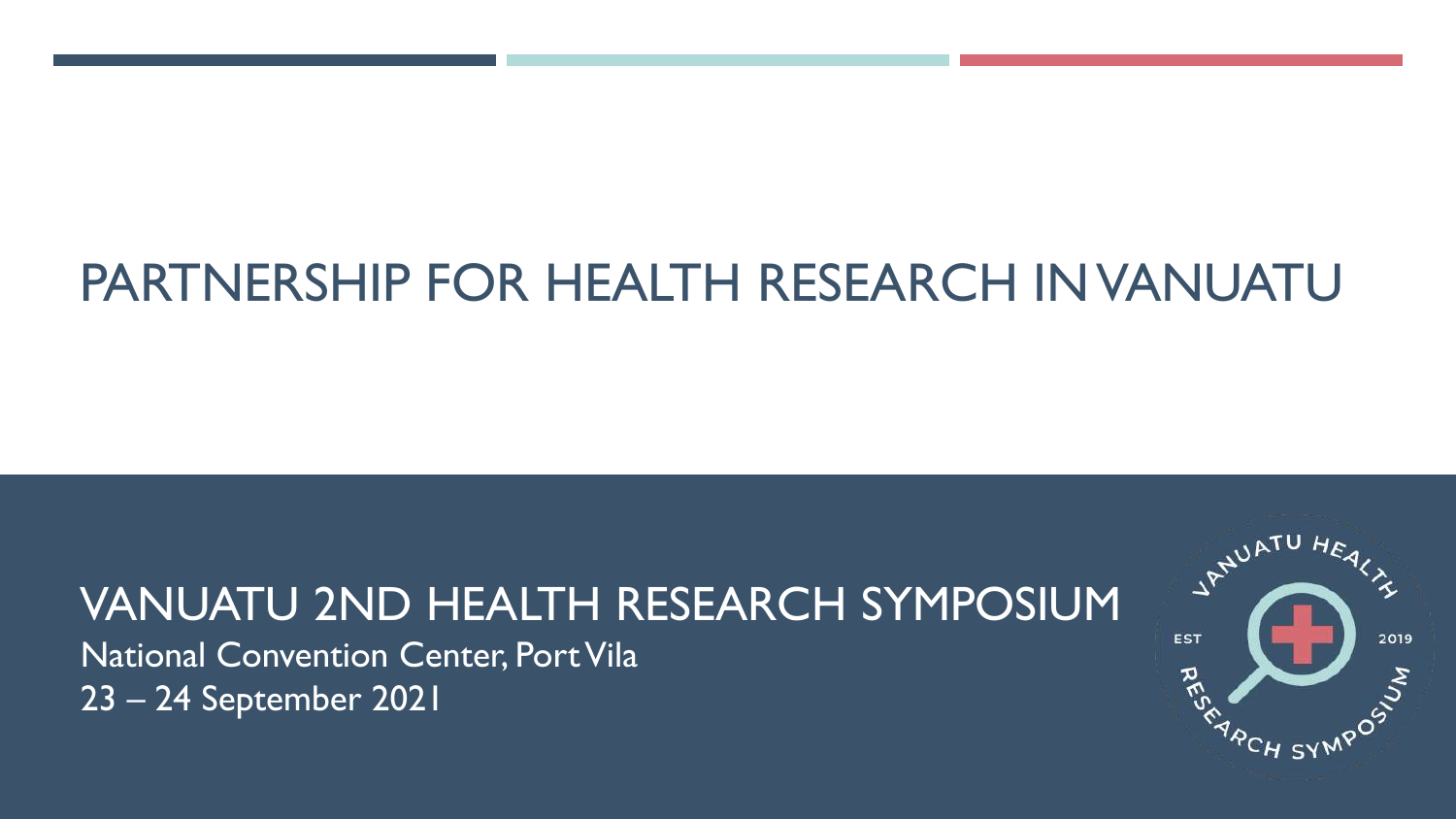### INTRODUCTION

- 264 years between James Lancaster's discovery that lemon juice prevented scurvy and the British Navy's decision to ensure an adequate supply of citrus fruits on navy ships.<sup>1</sup>
- 30–40% percent of patients in the United States and Europe fail to receive costeffective interventions justified by the best-available scientific evidence.<sup>2</sup>
- 20–25% patients get care that is not needed or potentially harmful.³
- Typical practice change from Research activities is only about 8-15%.**⁴**

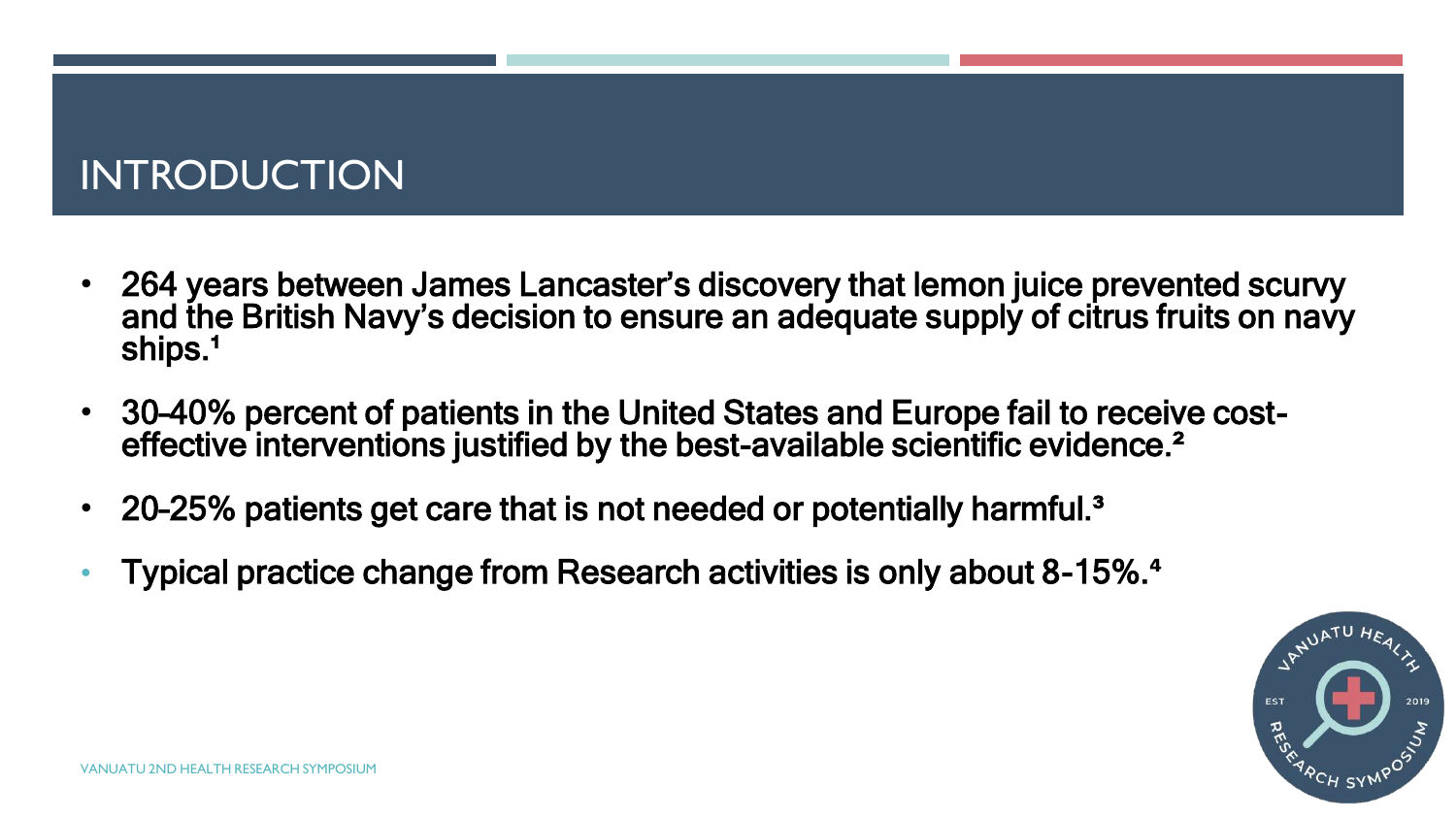### 58TH WORLD HEALTH ASSEMBLY 2005 URGES MEMBER STATES



(5) to establish or strengthen mechanisms to transfer knowledge in support of evidence-based public health and health-care delivery systems, and evidencebased health-related policies;

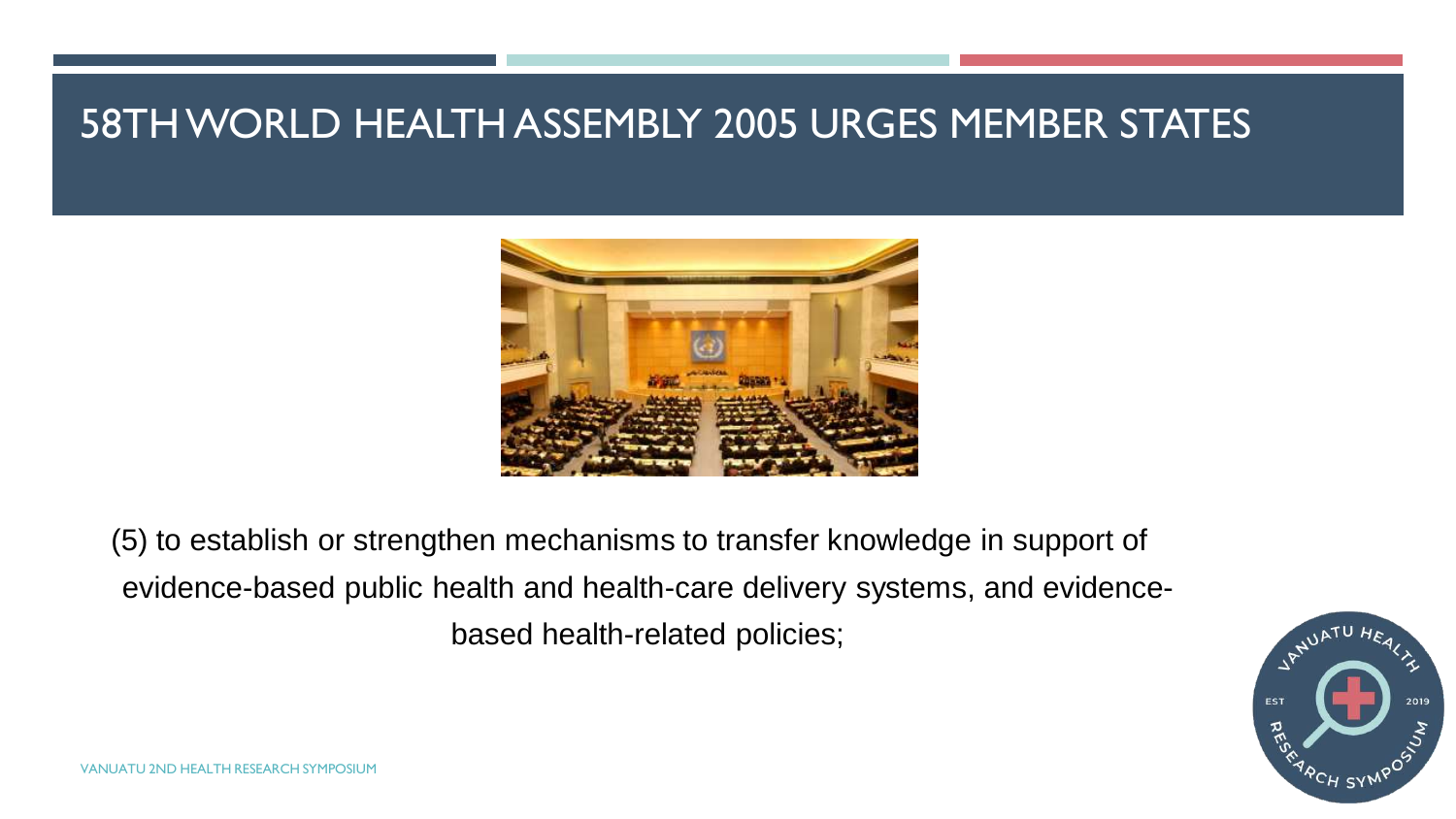### HOW IS EVIDENCE-BASED POLICY MADE



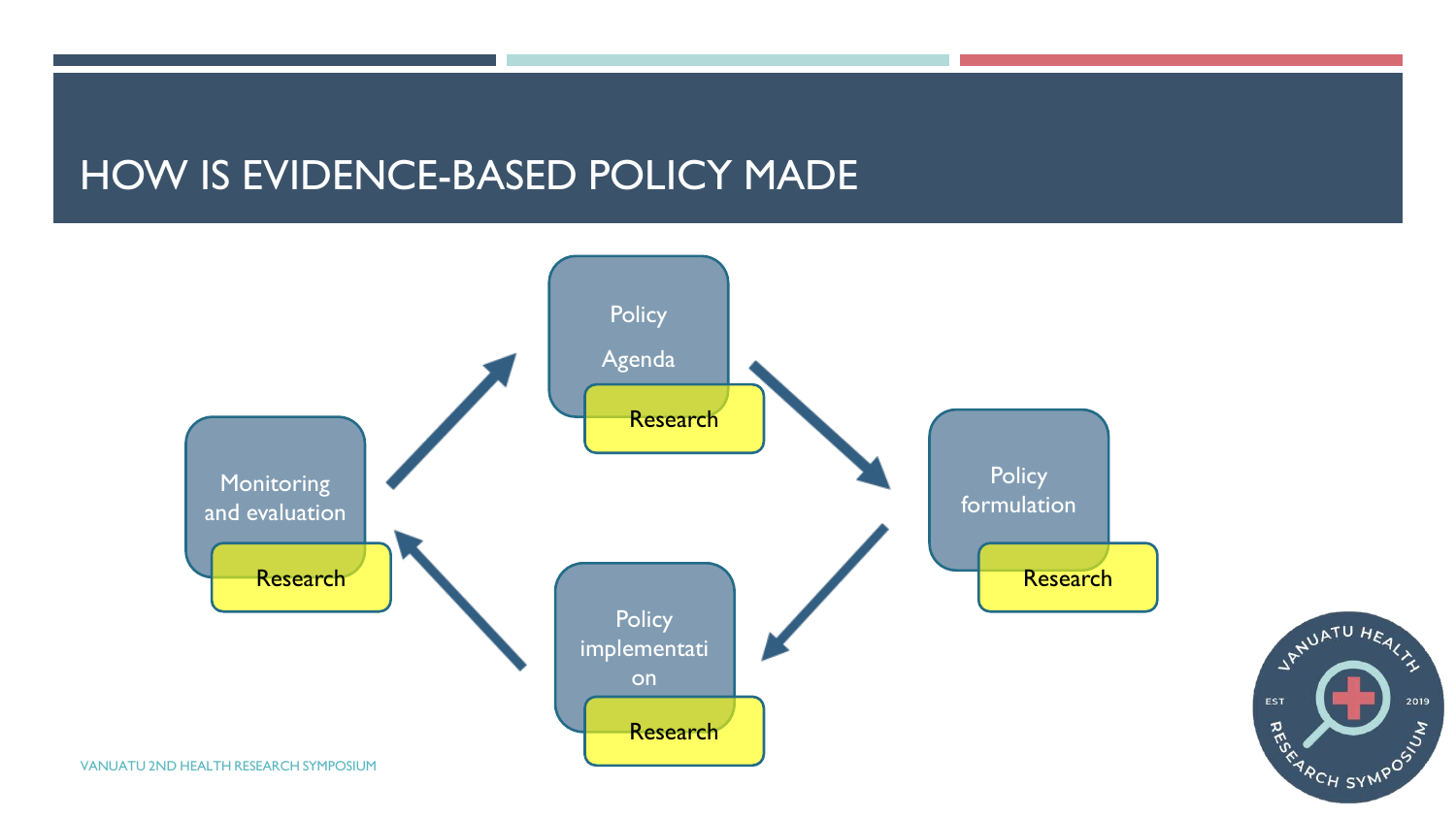### HEALTH RESEARCH IN VANUATU (FROM TODAY'S FORUM)

| <b>Program categoriesare</b>                                     | <b>Presentation</b>                                                                           | <b>Poster</b>                                                                                    |
|------------------------------------------------------------------|-----------------------------------------------------------------------------------------------|--------------------------------------------------------------------------------------------------|
| Communicable diseases                                            | Malaria (3)<br>Hepatitis (1)                                                                  | Neglected tropical diseases (2)                                                                  |
| Non-communicable diseases                                        | Disability (1)<br>Diabetes (2)<br>Mental health (1)<br>NCD and PHC (1)                        |                                                                                                  |
| Health through life course and<br>environmental health           | Maternal (1)<br>Child health (2)<br>Nutrition (2)                                             | Sexual and reproductive health (1)<br>Gender-based violence (2)<br>Maternal and child health (1) |
| Health system                                                    | Health information (2)<br>Human resources (1)<br>Hospital management (1)<br>Clinical care (1) | Hospital management (1)                                                                          |
| Health emergency<br><b>VANUATU 2ND HEALTH RESEARCH SYMPOSIUM</b> | Surveillance (3)<br>Risk communication (2)<br>Management (1)                                  | Surveillance (2)                                                                                 |

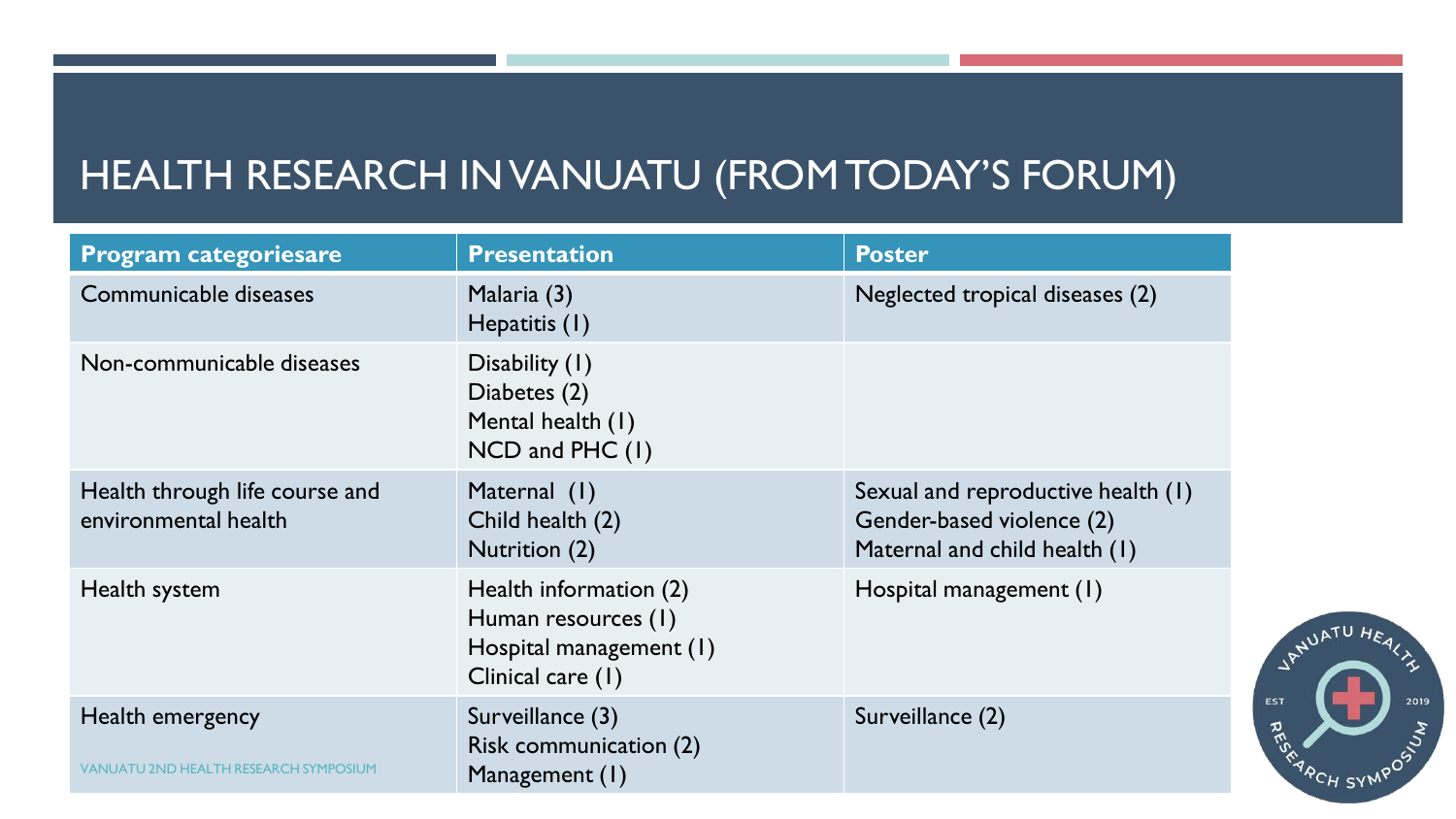### PRELIMINARY SURVEY OF HEALTH RESEARCH PARTNERS: **OVERVIEW**

#### UN agency **Iternational** nongovernment organization **Other** international research or education institute Bi-lateral development partner organization **Multilateral** Development Bank Private entity to develop and support training **RESPONDENTS (N=15)** VANUATU 2ND HEALTH RESEARCH SYMPOSIUM

### **AREAS OF ACTIVITY**

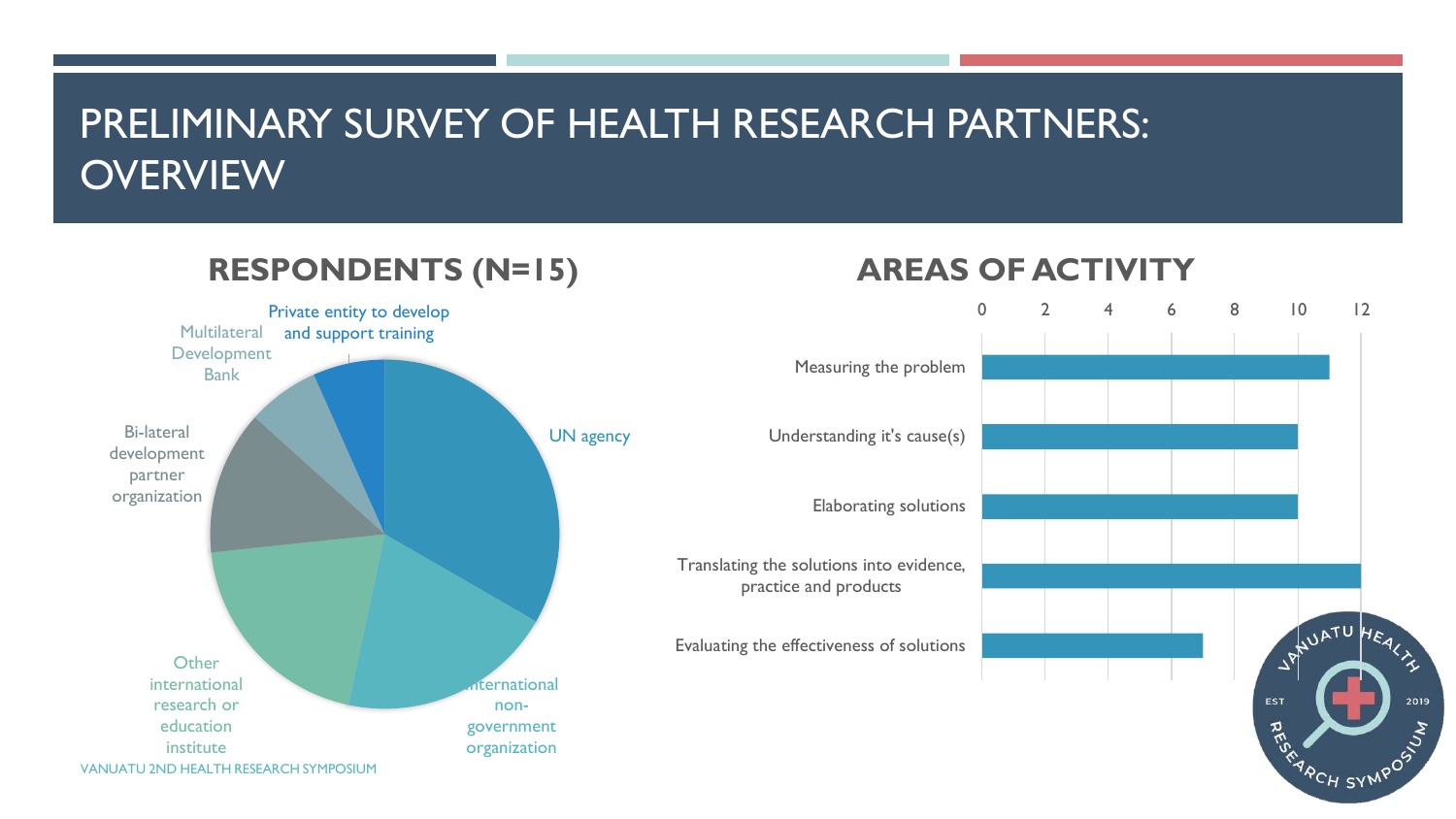### PRELIMINARY SURVEY OF HEALTH RESEARCH PARTNERS: **RESULTS**



### **TOPICS OF RESEARCH SUPPORT**

- Human resources (local, international)
- Finances
- Equipment, supplies and vehicles
- Innovative tools and technologies

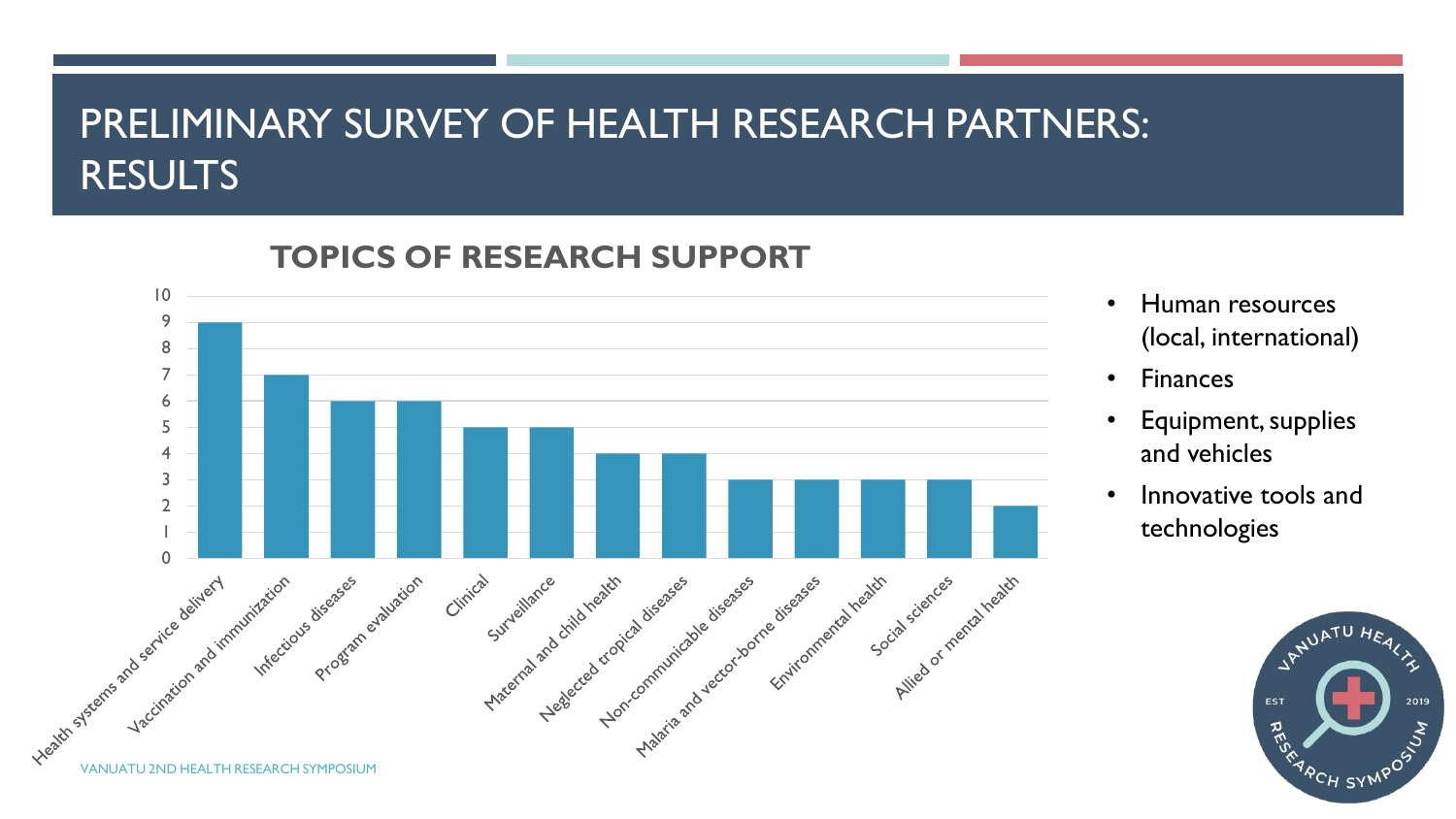### **DISCUSSION**

- Is current research activity sufficient? Any gaps?
- What are the aims of the research?
- Does our research give evidence solid enough to make any policy change? How can we integrate global and country evidence?
- How can we use the result of the research to change wrong practice or inefficient policy?
- What are the priority research areas for Vanuatu? Can we develop a plan  $\frac{1}{2}$ together?